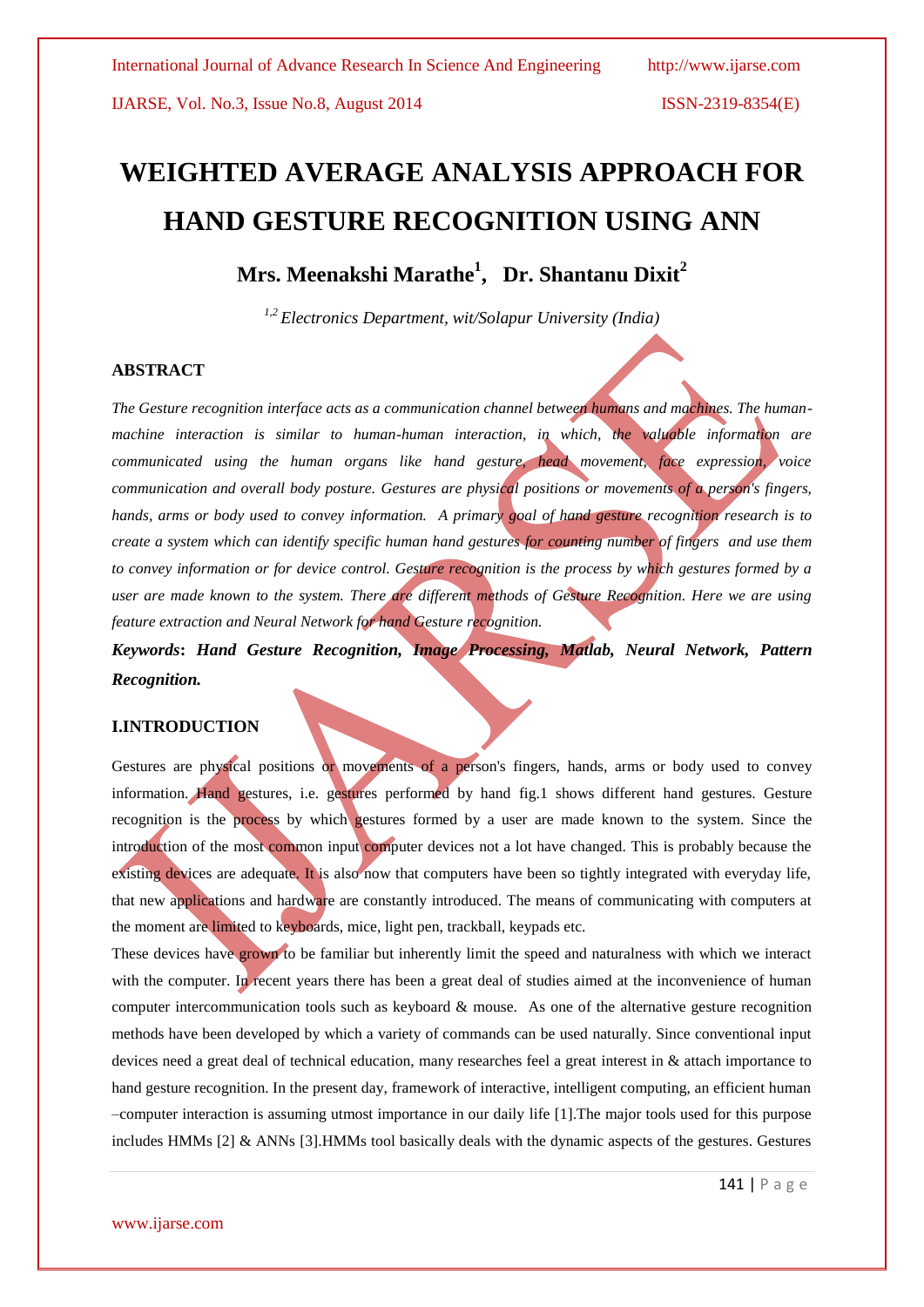are extracted from a sequence of video images. But the major disadvantage of HMMs is that it is based on probabilistic framework [4]. For large data sets ANNs have been used for representing & learning the gesture information. ANNs is mostly used for recognizing a static posture.



A pattern recognition system will be using a transform that converts an image into a feature vector, which will then be compared with the feature vectors of a training set of gestures. The final system will be implemented with a neural network.

Gesture recognition has a wide range of applications. It finds it suitability for the peoples with physical disabilities [4]. It enables very young children to interact with computers. It also helps for recognizing sign language [5]. It can be also effectively used in communicating in video conferencing [6]. Limited set of hand gestures from hand images can be used for controlling the robot motions [7].

The goal of this project is to develop a program implementing gesture recognition. At any time, a user can exhibit his hand doing a specific gesture for counting number of fingers in front of a video camera linked to a computer. The program has to collect pictures of this gesture, analyse it and to identify the sign shown by the user in the input picture.

## **II.PROPOSED METHODOLOGY:**

The proposed technique depends on the following approach

## **2.1 Image creation**

The images are taken by database.

## **2.2 Pre-processing**

It is used to filter out noise from the image. Image captured by the camera contains noise like impulse noise  $\&$ Salt-pepper type noise. Salt –pepper noise is one of the types of the saturated impulse noise. This type of noise is removed by using Median filter.

## **2.3 Feature Extraction**

In this step the required features are extracted from the image. The following steps are used: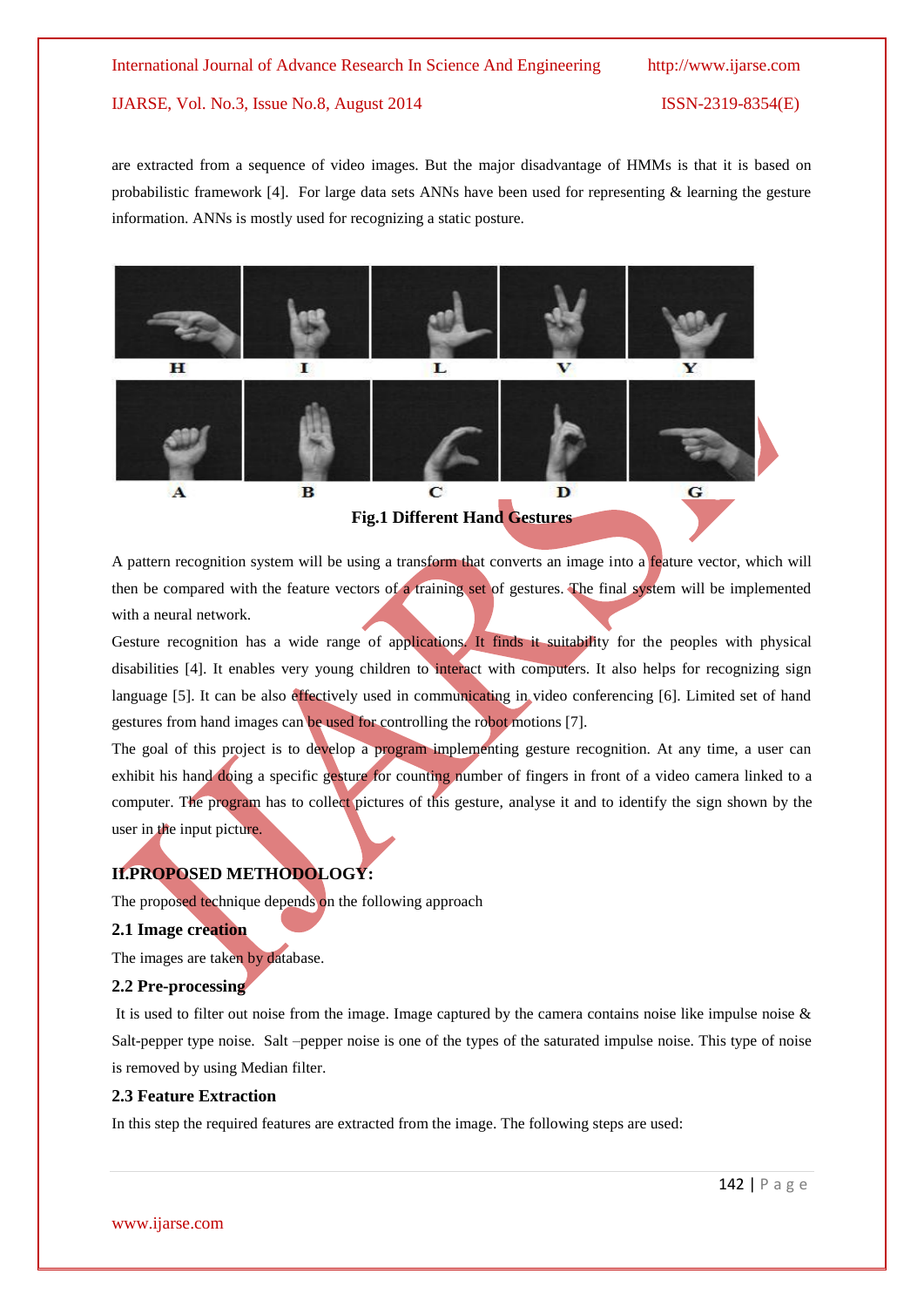## **2.3.1 Subtraction**

Hand detection: To identify the hand gesture, the first needed step is detecting the hand from the input frame. Two commonly used techniques are background subtraction and skin color filter. In the proposed solution, we use the first method. In background subtraction method, the image of background is captured as a reference image. The plain background image is subtracted .from the image having hand with background that is the Target image. The resulting image is only hand. This is the simple & easiest method of extraction.

#### **2.3.2 Segmentation**

Thresholding is used for clarity. Thresholding by Hysteresis method is used. The hysteresis will give the information regarding which point is to select as the threshold. Also it will convert the image into the binary form. So that it will be easy for further processing.

## **2.3.3 Thinning**

Thinning is a operation that is used to remove selected foreground pixels from binary images. In this object is converted into the set of digital arcs. These arcs are lying roughly along the medial axis. That is it will give reduced amount of the data, reducing the time required for processing. The border pixel having more than one neighbour is removed, converting into the thin line. It can be used for several applications, but is particularly useful for skeletonization. In this mode it is commonly used to tidy up the output of edge detectors by reducing all lines to single pixel thickness. Thinning is normally only applied to binary images, and produces another binary image as output.

#### **2.4 Pattern Recognition**

Creating Training sets**:** The pattern recognition block consists of creating the training sets from the images. Here the input & its expected output are known & according to that the neural network is trained, which calculates the weight & bias? This creates the Training sets.

Testing**:** For testing, the unknown image is given as the input to network, which is then compared with the training set. Depending upon the match it gives the output.

## **III. THE DIFFERENT ISSUES:**

## **3.1 Collecting the pictures**

First of all, and obviously, it will be necessary to collect pictures. There is a choice to do concerning the way we want to collect these pictures, given that it depends on how we implement the main program. Running in the MATLAB environment requires the pictures to be saved in memory and called back when running the program, because the Image Acquisition Toolbox is not available on the MATLAB version used for the design of the program.

## **3.2 Finding the hand**

Now, let's suppose that a set of representative pictures is provided. We need then to analyse the picture and find the relevant part of the picture. Indeed the user will never put his hand in the same area of the picture.

#### **3.3 Zooming on the hand**

Principles: How to find a hand in a picture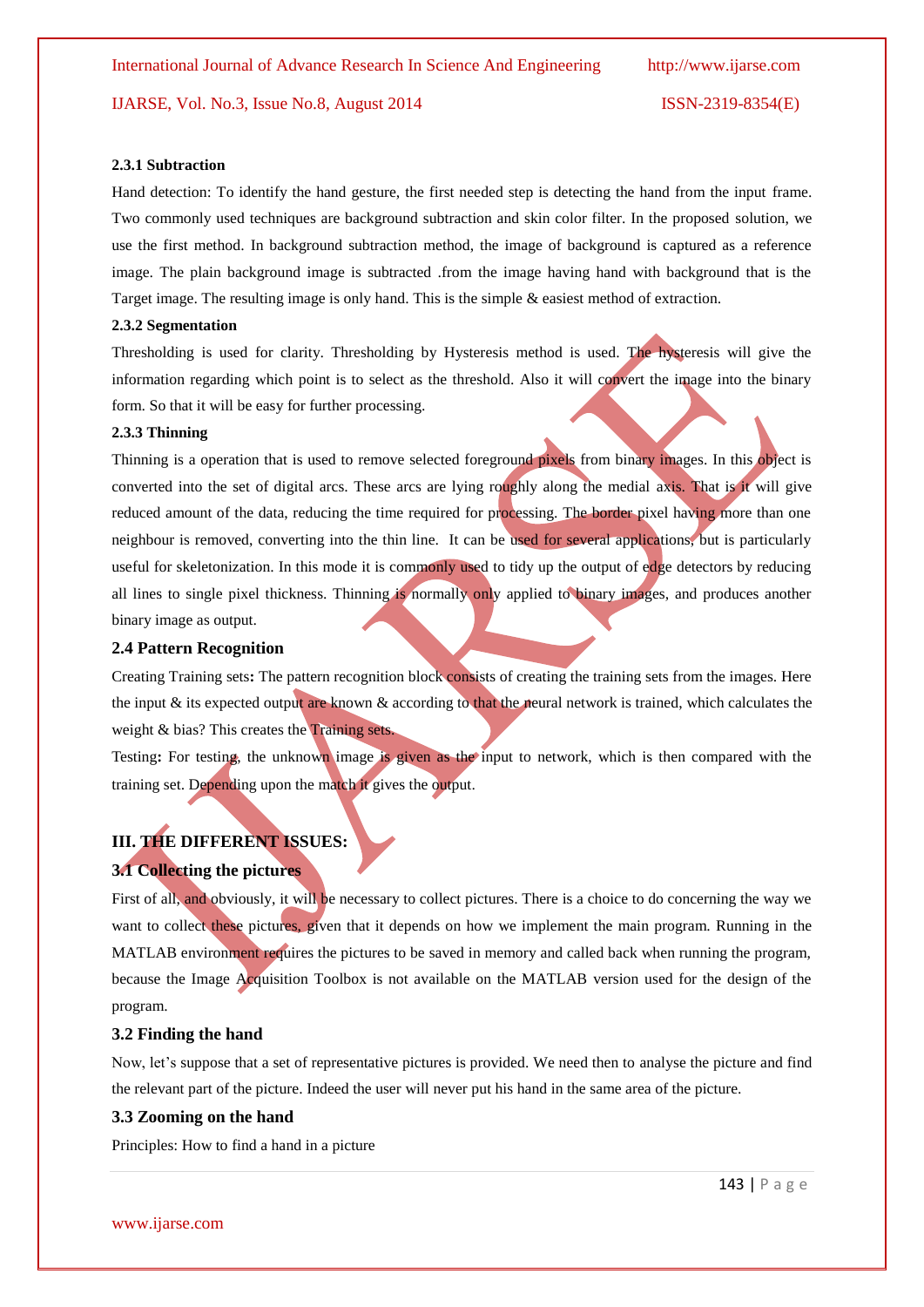According to the requirements, the video camera is not supposed to move. This piece of information gives a huge advantage that allows simplifying the zooming process. Indeed, it implies that the background is more or less always the same. In all what follows, it will be supposed that in the picture, we can just find the hand and the background: no other object should be present. As a consequence, it will be impossible to exhibit simultaneously the two hands and expect the program to process them both.

For hand cropping scanned the image from left to right or vice-versa and from top to bottom or vice-versa in order to detect the wrist and then the minimum and maximum positions where the white pixels end was determined and based on that cropping is done.

## **IV.NEURAL NETWORKS**

When speaking about image recognition or sign classification, the most widespread solution is the neural network. It's a highly efficient method that has been proven able to distinguish and classify with an amazing rate of performances. There are few issues linked to neural network solutions. First of all, it will be necessary to choose a network, say: How many hidden layers? How many neurons per layer? Then, it will be required to choose some learning parameters, say: How many epochs? How many learning examples?

Then, it will be possible to train the network with a full set of examples and finally to use in real time conditions. The neural network block diagram is shown in Fig.2.



There are a variety of benefits that an analyst realizes from using neural networks in their work.

- $\bullet$ Pattern recognition is a powerful technique for harnessing the information in the data and generalizing about it. Neural nets learn to recognize the patterns which exist in the data set.
- $\bullet$ The system is developed through learning rather than programming. Programming is much more time Consuming for the analyst and requires the analyst to specify the exact behavior of the model. Neural nets teach themselves the patterns in the data freeing the analyst for more interesting work.
- Neural networks are flexible in a changing environment. Rule based systems or programmed systems are limited to the situation for which they were designed - -when conditions change, they are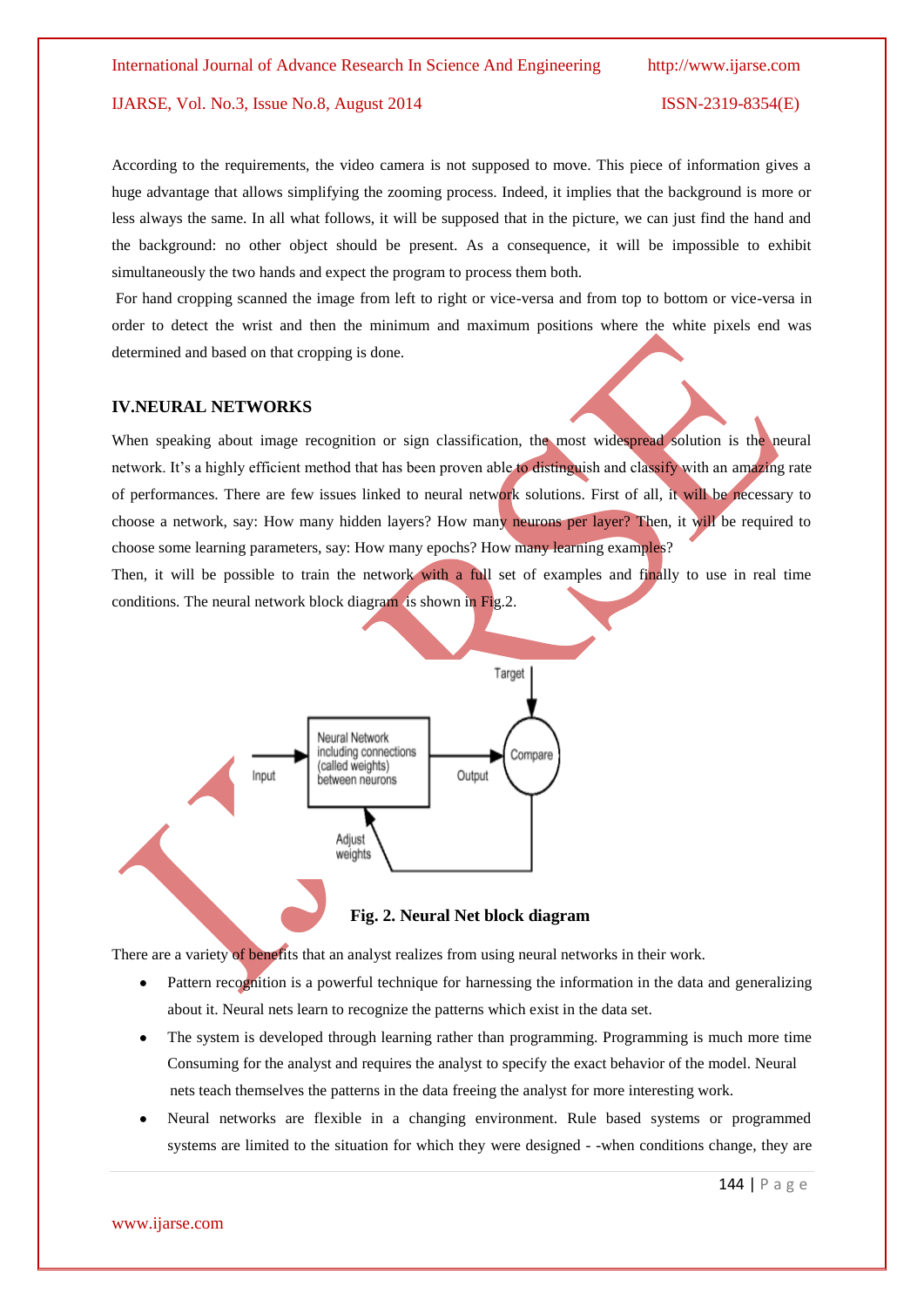no longer valid. Although neural networks may take some time to learn a sudden drastic change, they are excellent at adapting to constantly changing information.

- Neural networks can build informative models where more conventional approaches fail. Because  $\bullet$ neural networks can handle very complex interactions they can easily model data which is too difficult model with traditional approaches such as inferential statistics or programming logic.
- Performance of neural networks is at least as good as classical statistical modeling, and better on most problems. The neural networks build models that are more reflective of the structure of the data in significantly less time.

#### **V. ARCHITECTURE**

In this section we study one of the most used type of neural networks, the *multi-layer feedforward network*, known also as the *multi-layer perceptron*. Fig.3 shows the basic architecture of the multi-layer feedforward neural network. It consists of a set of neurons, also called processing units, which are arranged into two or more layers. There is always an input layer and an output layer, each containing at least one neuron. Between them there are one or more ‗hidden' layers. The neurons are connected in the following fashion: inputs to neurons in each layer come from outputs of the previous layer, and outputs from these neurons are passed to neurons in the next layer. Each connection represents a weight. In the example shown in Fig. 3, we have four inputs (for example four seismic attributes: A1, A2, A3, A4), one <sup>s</sup>hidden layer' containing three neurons and an output neuron (for example, measured porosity). The number of connections is 15, i.e. we have 15 weights.



The neurons are information-processing units that are fundamental to the operation of a neural network. Fig. 4 shows the model of a neuron. We may identify three basic processes of the neuron model:

- each of the input signals xj is multiplied by the corresponding synaptic weight wj  $\bullet$
- $\bullet$ summation of the weighted input signals
- applying a nonlinear function, called the activation function, to the sum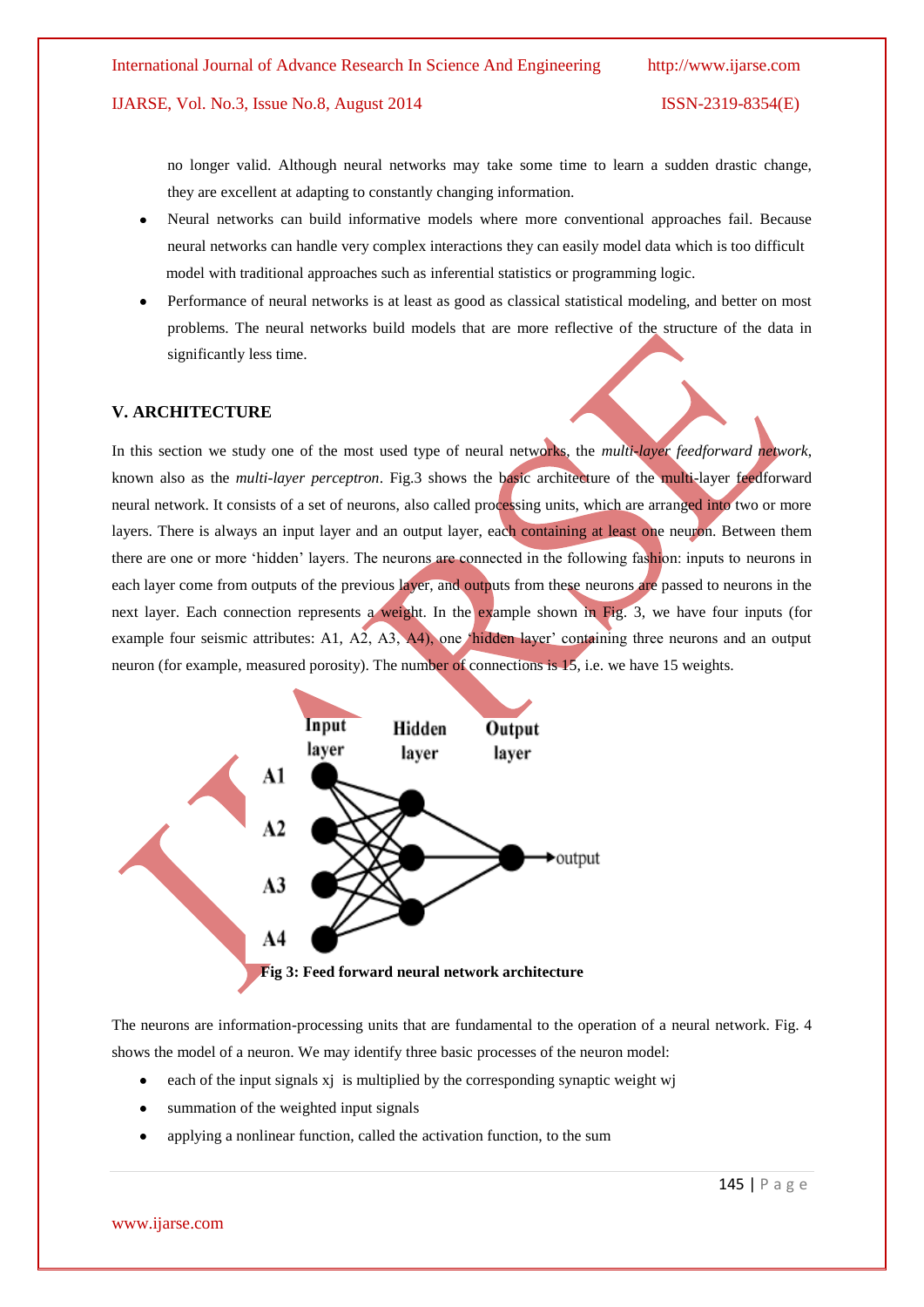International Journal of Advance Research In Science And Engineering http://www.ijarse.com

IJARSE, Vol. No.3, Issue No.8, August 2014 ISSN-2319-8354(E)

Mathematically the process is written as:

Neuron's output =  $f(\sum_{i=0}^p x^i)$  wj

Where:

Wj– synaptic (connection) weights  $Xi$  – neuron inputs  $f(.)$  – Activation function

The activation function defines the output of a neuron in terms of the activity level at its input. The *sigmoid function* is by far the most common form of activation function used in the construction of artificial neural networks. It is defined as a strictly increasing function that exhibits smoothness and asymptotic properties.



 **Fig 4: A model of a neuron**

## **VI.WEIGHTED AVERAGING ANALYSIS**

In order to understand the basic idea that is discussed here, let's consider the differences and the common points between the methods that have already been introduced:

- The Pixel Counting method and the Edges Counting method were some very simple solutions, but their problem was they were not efficient enough. Their advantage was their low-complexity level for the implementation, given that they were geometrical solutions.
- The Neural Networks solution has been proven quite more efficient, but it requires training, and special management and processing of the binary picture. Moreover, when looking at the weights of the input layer, it appears that the neural network just realizes a kind of weighted averaging.

Hence, the motivation in this section is to try to realize weighed averaging by a simpler way to increase efficiency of algorithm.

That is to say that the algorithm has to realize the following operations:

Calculate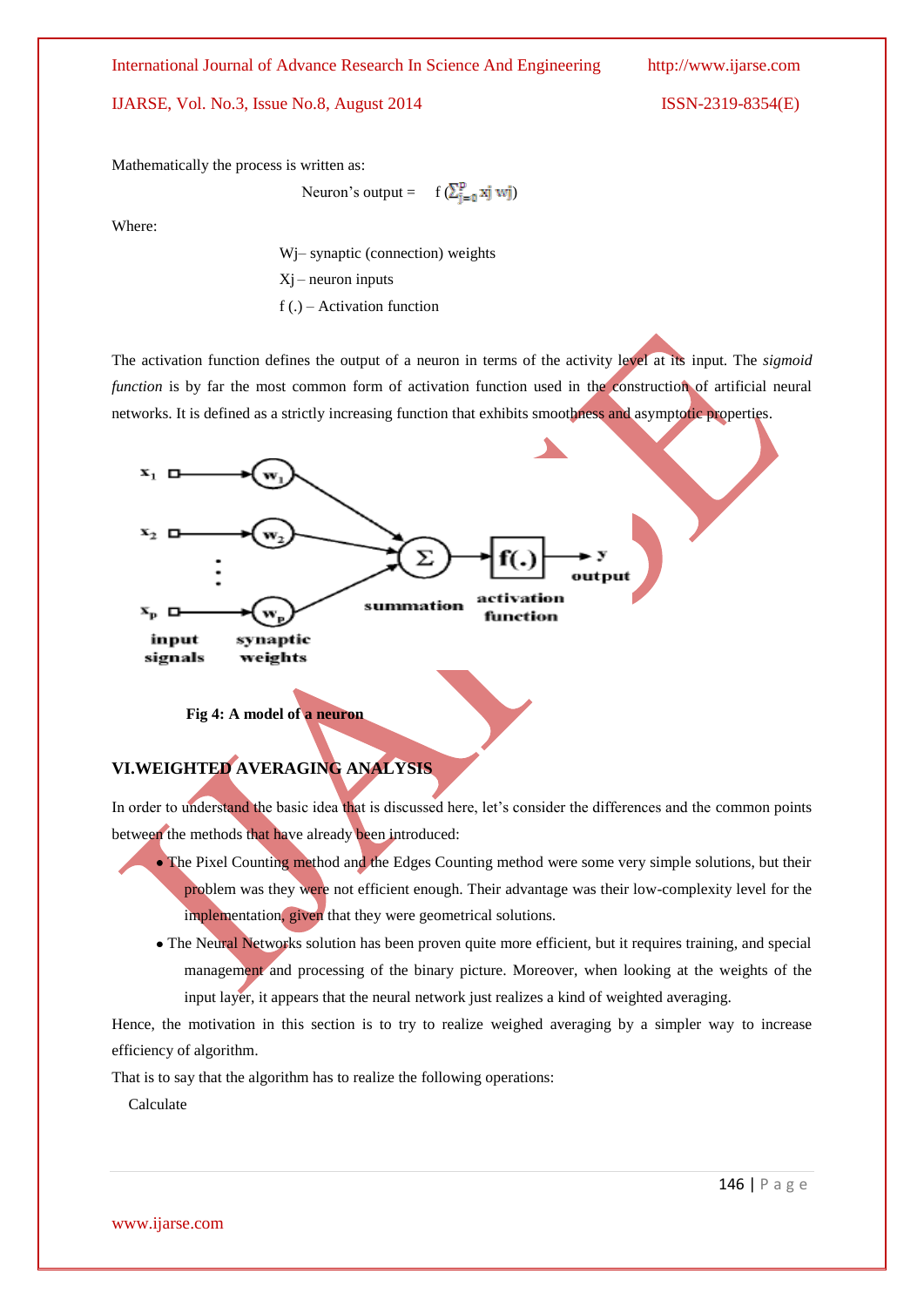

Estimate the number of fingers in the picture using:

If WA< 30 then

Number \_of \_fingers=1

If 30<WA< 30 then

Number \_of fingers=2

If 170<WA< 470 then

Number \_of fingers=3

If 470<WA< 30 then

Number \_of fingers=4

If WA< 30 then

Number \_of fingers=5

NOTE: In such calculus, the bound for the three and a fourth finger, for example, has been determined using 3\*100\*3 and 4\*100\*4, say the general equation is:

WA=100[No. of edges/2]

The consequence is that the distance between typical WA values (values of the weighted averaging) increases at an exponential rate, and that makes the classification less sensitive to errors. Indeed, in this case, the bound between two close possibilities is always large: for example it has been said that the typical WA when 5 fingers is (960+1600)/2=1280. An error can occur only if the calculated WA, which should be 1280, is under 930, the calculation error has to be bigger than 350. This can happen only if there are a lot of errors on the number of edges in each column and if the relative dimensions of the fingers are "strange": one finger very thick, and three fingers very thin and the thumb.

In order to understand the efficiency of this method, let's compare it to the bound that would have been considered in a simple pixel counting algorithm: for four fingers, the sum of the pixel will be about  $3*60=180$ , and for five fingers, it would be equal to  $4*60=240$ . The bound between 4 and 5 fingers would be (180+240)/2=210. An error on five fingers happens when less than 210 pixels are counted in the columns 15 to 25. The margin is: 240-210=30.

When comparing the error margins, it appears that without any weights, it is equal to 30, and that with weights chosen as number of edges in the column of the analysed pixel, this margin tend to 350, so more than 10 times the previous margin! That's why this method is quite better the simple pixel counting one: different number of fingers lead to different ranges that are separated by very large spaces that only huge errors can get through, and such errors are not very frequent.